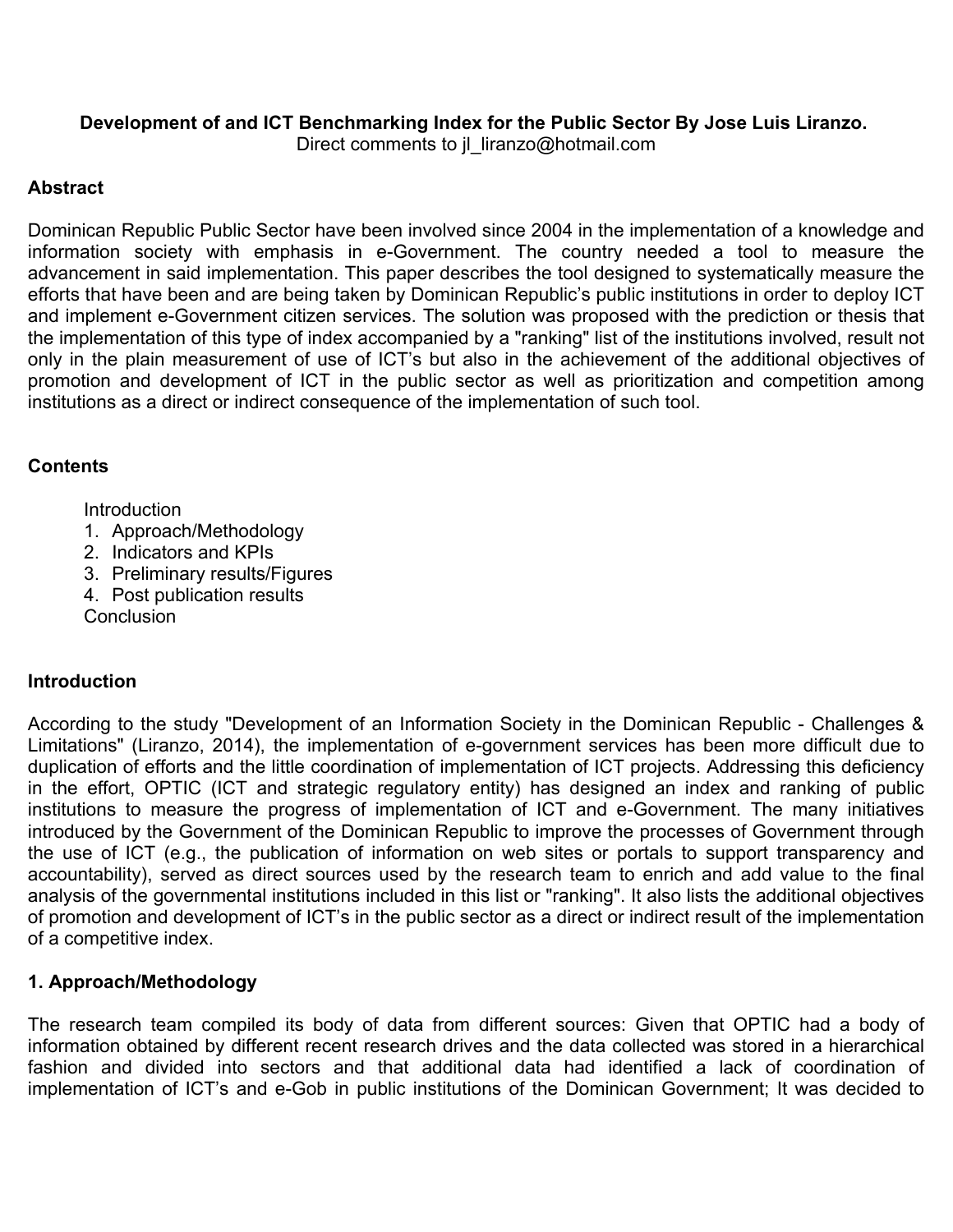take advantage of these realities and create a tool to measure such progress, in addition to promoting its publication and general knowledge to use it as an incentive to institutions that are lagging behind in the implementation of these topics and to advance their agendas and thus achieve a more accelerated progress of implementation of ICT and E-Gob.

Data was collected from diverse sources: the study "Survey of the development of government electronic in the Dominican Republic", through face-to-face interviews in the institutions of government, evaluation of Government portals and payroll published in sections of transparency of the institutions. A total of 60 institutions have been included in this index which employees represent 53.50% of Dominican Republic's government workforce. The 2013 rate is based on 2 strategic areas or pillars which are: ICT infrastructure and implementation of the electronic government. These axes in turn are divided into 6 sub-pillars are: Hardware, Software, human resources, development of services citizens and transparency, Web presence and standards and best practices. The questionnaire had 102 questions and was filled up by trained personnel visiting those institutions. All other data was obtained from government websites and their transparency pages. Data from the Dominican Institute of Telecommunications (INDOTEL) about computer and mobile phone use is also included in this paper.

One of the results of this tool will be a "ranking" national implementation of ICT and e-Government based on 100 points.

### **2. Indicators and KPIs**

Each institutional evaluation included in this index contains a series of indicators whose individual values were obtained according to section 2 of this document "approach/methodology". The assessment determines the fraction on the basis of 100 points which each value that earned the institution contributes to the total points of the same. The definition of each indicator and its weight in points is defined below. The total number of points to get the sum of the values of the indicators is 100. The proportion obtained then places the institution within a list or "ranking" of institutions. Highest score better positioning of the institution in the ranking.

### **2.1 Pillars**

Reflecting the vision for the use of ICTs in the Dominican Republic, is the following: To achieve the FINAL GOAL of a Knowledge and Information Society (SIC) by implementing these vital phases: State Reform (using process re-engineering and ICTs), Electronic Government (by offering Citizen Services, ICT development), Open Government (with OAI, Transparency, Open Data).

### **2.1.1 ICT infrastructure (40 points)**

ICT infrastructure consists of hardware or hardware, software and operating systems and staff that handles both. This section evaluates the level of advancement in this pillar. Hardware (18 points)

Datacenter: Evaluates the center of data processing and equipment, control and implementation of the same. Connectivity: It evaluates the ability that has the institution of both internal and external connections.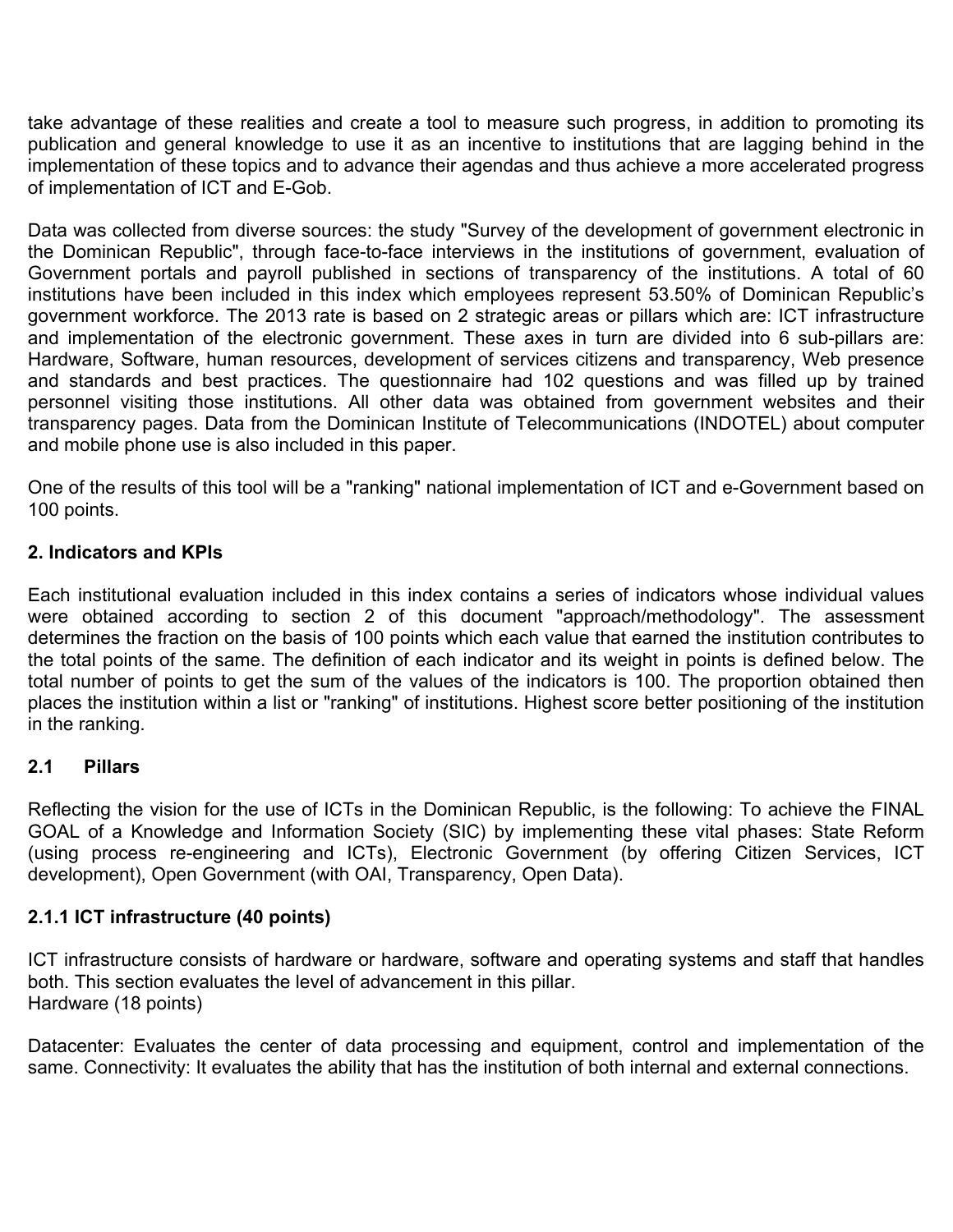Continuity: Evaluates aspects such as prevention measures and implemented disaster recovery plans that institutional services continue to function, or re-established in the shortest possible time in case of disaster or unforeseen.

Software (10 points)

Free software: It evaluates the use of open source databases and operating systems. Interoperability/interconnection: Evaluates the institutional ability to establish connections at the level of network or application with other public institutions. Security: Evaluates the security measures taken to protect the equipment at the level of software.

Human resources (12 points)

Training: Evaluates which have invested resources for the training of personnel.

Gender gap: Evaluates recruitment and career growth opportunities are available for women in the same as they are for men.

ICT security: Evaluates the compliance of policies and security procedures implemented in the institution. Environment and ICT:

It assesses the implementation of environmental policies such as reducing the use of paper, the digitization of documents and the treatment of technological waste.

#### **2.1.2 Implementation of e-Government (60 points)**

This section measures the progress of the availability of the services offered by governmental institutions to citizens, businesses, employees and other government institutions.

Standards and best practices: (18 points)

Evaluates the monitoring and compliance of the institution to the rules and guidelines established by the regulators in the field of e-Government at national level, as well as the implementation of best practices and international standards in the day-to-day management of the operations of the institution.

Web presence: (2 points)

Evaluates the presence of the institution in the network and the fulfillment of its portal with the norms established by the regulatory body in the ICT field.

#### Citizen services and transparency (40 points)

It assesses the development of institutional services offered by the web which can be informative, interactive, and transactional, as well as the implementation of the section of transparency based on the standards set by the regulatory body in the ICT field.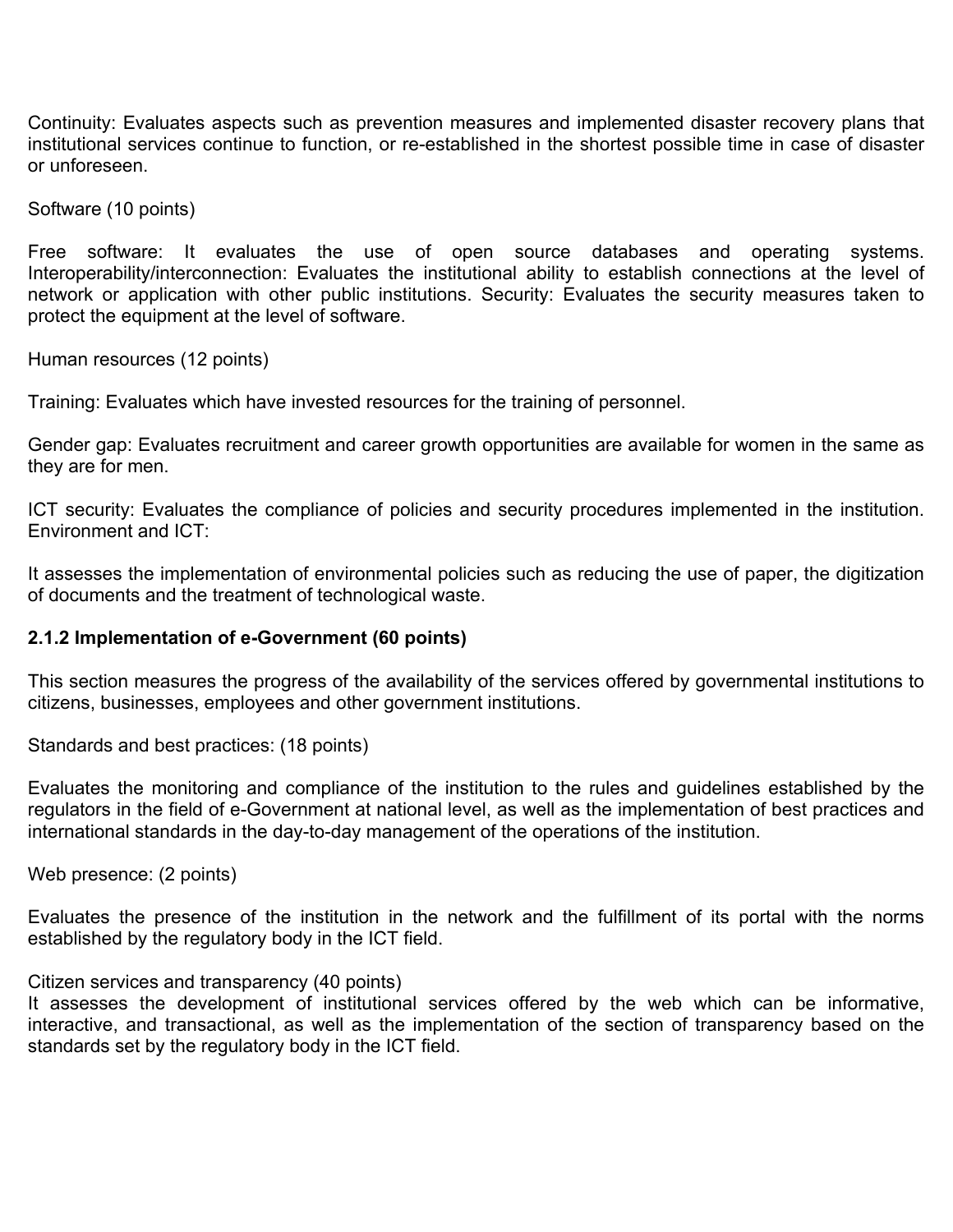### **2.2 Index Calculation**

One of the results of this tool will be a "ranking" national implementation of ICT and e-Government based on 100 points.

### **3. Preliminary results/Figures**

The detailed analysis of the collected data produced the following results: The first period of application of the index and creating the list of ranking of implementation of ICT and e-GOB made in Dec 2013, included 60 institutions of the central Government. The average iTICge [1] of all the evaluated institutions is 52.47 points, value can be taken as the national rate of Rep. Dominican implementation of technologies of information and communication, and e-Government. The percentage of completion of the pillars is the following: ICT infrastructure: 65.85%; Implementation of E-Government: 43.55%. The percentages of advance of measured sub-pillars them are as follows: Hardware: 72.23%; Software: 55.64%; Human resources: 64.76%; Standards and best practices: 22.13%; Web presence: 69.15%; Citizen Services and transparency: 51.90%.

### **4. Post publication results**

The index was published in 13 March 2014 and its publication created the following response from the institutions involved: 13 institutions called for clarification of the methodology, and some of them requested meetings to be explained the rationale behind the tool and the ranking. Most of them requested assistance to improve their use of ICTs to get a better position on the next publication of the index.

### **Conclusion**

The use of technologies to improve productivity has become a ruler to measure the competitiveness of an institution and lately of a country. In this sense the Rep. Dominican presents an index of 52.47 points out of 100 possible to measure the progress of ICT maturity. Then, areas for improvements in the use of technology are several and important. This index aims to become a tool that fosters competition by improving this conclusion. It denotes a deficiency in the use of standards and best practices in technology. 30% of the interviewed institutions has only implemented good practice and a 53% has not implemented any. This means that 84% of interviewed 60 institutions not used widely good practices and good use of technology standards. Another area that presents deficiency is the implementation of transactional services on the websites of public institutions.

84.1% of the institutions interviewed showed a 40% or less development of their services in transactional form. However in terms of implementation of technological security measures, with relation to desktop security, the country is in an excellent position. 89% of the institutions interviewed implemented at least 99% of the measured indicators to determine good desktop security. In terms of good governance, we can highlight that the transparency sections of the institutions interviewed have implemented it in an appropriate manner. 82% of institutions implements 100% of the measured indicators for transparency in their portal. Finally, highlight the reality that 89% of the institutions has a data center in different levels of implementation and use.